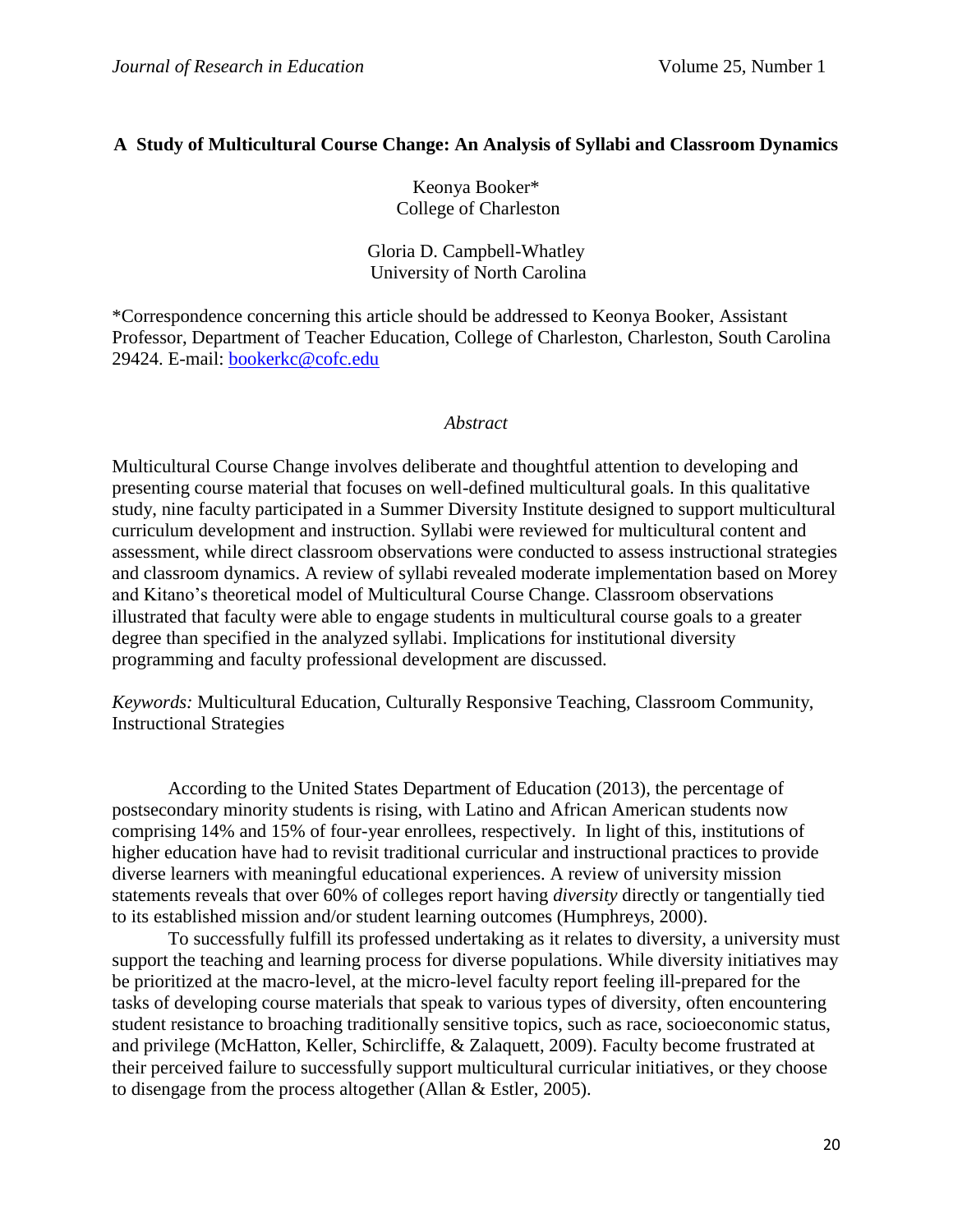In response to changing student demographics and faculty concerns about diversity issues, numerous institutions have developed programs to support faculty curriculum development and instructional practices that relate to diverse populations of students (Krishnamurthi, 2003). In this study we report the results of faculty participation in a diversity institute implemented to help faculty transform their syllabi and select instructional tools to reflect the range of student cultural backgrounds inherent in today's college classroom.

# **Literature Review**

The literature on multicultural education and diversity is extensive. Many definitions have been put forth to operationalize the meaning of multiculturalism as well as cultural diversity (Gorski, 2009; Grant & Sleeter, 2006; Trent, Kea, & Oh, 2008). One of the most prolific definitions is attributed to Banks (2004), who explains multicultural education as an outgrowth of teaching and learning that underscores "content integration, knowledge construction process, prejudice reduction, equity pedagogy, and an empowering school culture" (p.23). In this paradigm, college courses with a multicultural approach emphasize social action, reflexivity, and power dynamics. To that end, college instructors who subscribe to a multicultural framework seek to develop critical thinking skills in their students. The goal is to affect social change by capitalizing on students' strengths and background experiences. It is important to note that the students of diverse circumstances are not the only ones who benefit from such an approach (Zirkel, 2008). Majority students in educational environments with little diversity gain a more well-rounded experience by exploring how issues such as privilege, access, and dominance frame one's reality and positionality in the global world.

Closely related to multicultural education is the movement toward Culturally Responsive Teaching (CRT). Originally, CRT was championed by K-12 educators primarily, but now its tenets are being adopted by faculty and staff at postsecondary institutions across the country. Professors who assume a culturally responsive teaching style view "cultural differences among students as assets" (Gay, 2010, p.31). They plan and deliver instruction in a way so as to build student content knowledge based on their personal frames of reference and cultural backgrounds. In short, course content is made relevant to students' lived experiences (Bennett, 2011; Billings & Brown, 2008). They are urged to make connections with others in the classroom setting, based on the multiple identities that all students bring to bear on their learning experiences; therefore, a culturally responsive professor "must respond to the cultures actually present in the classroom. [They] connect new information to students' background knowledge, and present the information in ways that respond to students' natural ways of learning" (Rychly & Graves, 2012, p. 45).

Assessment in multicultural education and culturally responsive teaching is a critical part of ensuring positive student learning outcomes. A professor's curricular content may follow the principles of culturally responsive education, but, without valid assessments in place, an educator does not have insight into the degree to which measurable learning has taken place (Ayala, 2008; De La Colina & Davis, 2013). To ascertain student mastery of core course concepts, rigorous assessment measures are needed to determine congruence between objectives and outcomes. Proponents of culturally relevant teaching promote the use of various assessment tools to demonstrate competency. Providing opportunities for students to be creative, work interdependently, and reflect on their learning has been shown to increase student engagement and course mastery (Gardner, 1999; Ginsberg & Wlodkowski, 2009).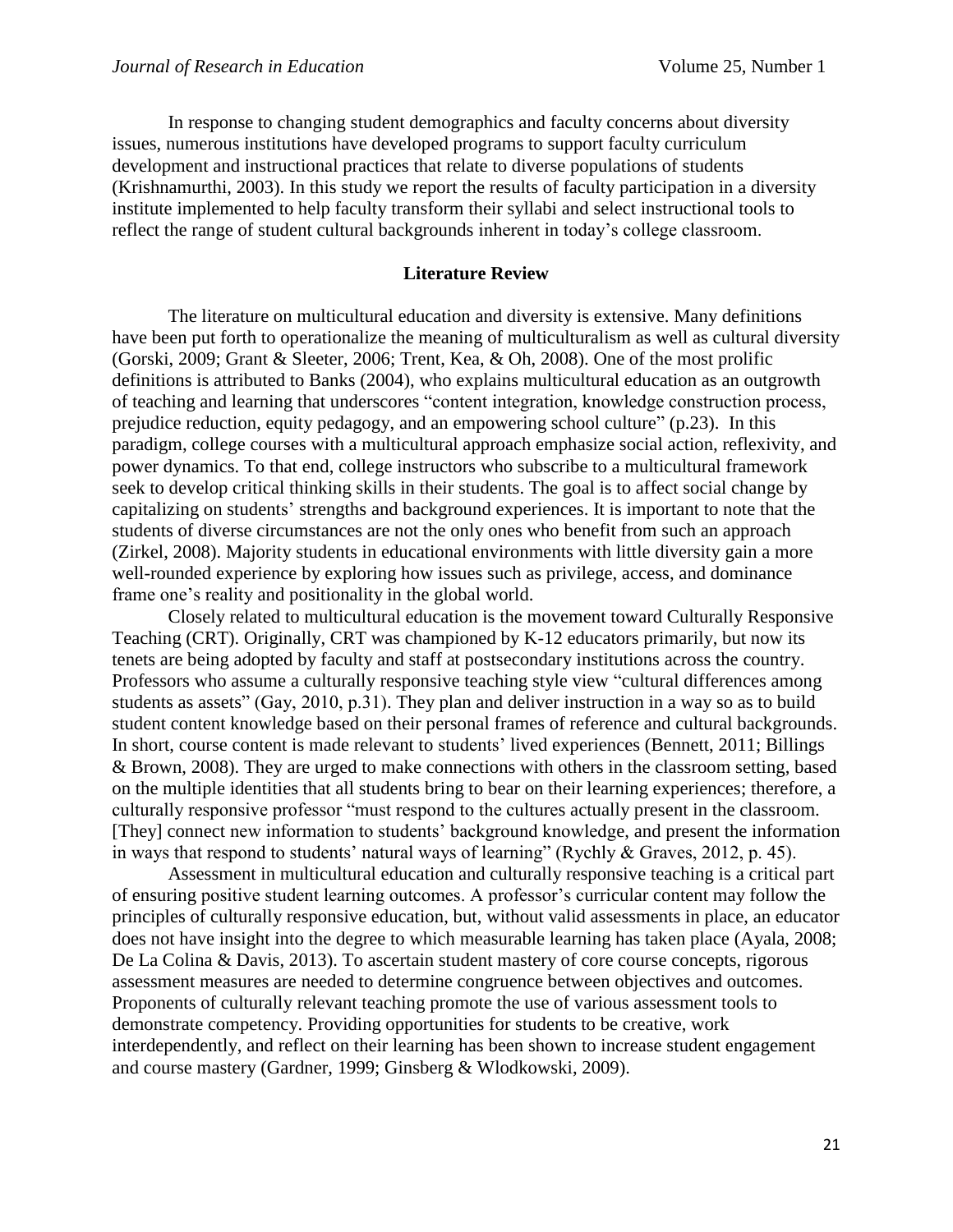Multicultural education and CRT do not focus solely on the curricular and assessment practices an educator selects, but also on specific instructional strategies utilized to support student growth (Smith, 2013). Research shows that the interactions students have with their teachers and peers directly affect engagement and academic performance (Bain, 2004; McKeachie & Svinicki, 2013). To best facilitate learning, professors must create a sense of belonging among their students by exhibiting warmth, caring, empathy, and positive regard. Similar to the previous discussion about assessment, a range of approaches must be used when employing culturally responsive techniques. Group work, debating, and role-playing are some options instructors can use to make their teaching relevant to students. When faculty deliberately opt to practice instructional techniques that are evidence-based and provide students with multiple opportunities for expression, a positive classroom environment is more likely to develop organically (Banks & Banks, 2013).

#### **Conceptual Framework**

The theoretical framework that guides this study is Morey and Kitano's (1997) Model for Multicultural Course Change. According to this approach, every course can be characterized by the level of diversity content and instructional strategies used to support students' critical thinking and social interaction skills. An instructor teaching to the *exclusive* level relegates diversity to the margins of the course. The instruction is teacher-centered, and students are not challenged in their beliefs about social dynamics, such as power and privilege. At the *inclusive* level, the focus shifts to a greater emphasis on student knowledge construction and exploring different societal perspectives, but the instruction is still professor-focused. When an instructor moves to the *transformed* level, students are encouraged to challenge one another's views and reflect on personal and societal values as they relate to diverse populations. The professor guides and supports students as they examine these ideas, without being the focus of instruction. All members of the class benefit from each other's active participation.

In the present study, Morey and Kitano's framework was used to examine the syllabi of professors who had completed a Summer Diversity Institute (SDI) at an urban research university. Of additional interest to the authors was an observational component, whereby the researchers were able to watch classes taught by the participants of the SDI. Our goal was to investigate the level of congruence between what is expressed in the syllabus and what instructional and curricular information was employed in faculty's individual courses. Both content analysis and inter-rater agreement were employed. The research question of inquiry was: to what degree do Summer Diversity Institute participants infuse tenets of multicultural course transformation into their undergraduate classes?

#### **Methodology**

### **Context**

The university in the present study is located in a midsized urban setting in the Southeast. There were roughly 22,000 full-time undergraduate and graduate students enrolled during the time of the research project. The student body is 27% culturally and ethnically diverse and is 52% female and 47% male. Of the 895 faculty, 60% is male, while 40% is female. Ethnically diverse faculty comprise 19% of the population, while 81% of the faculty is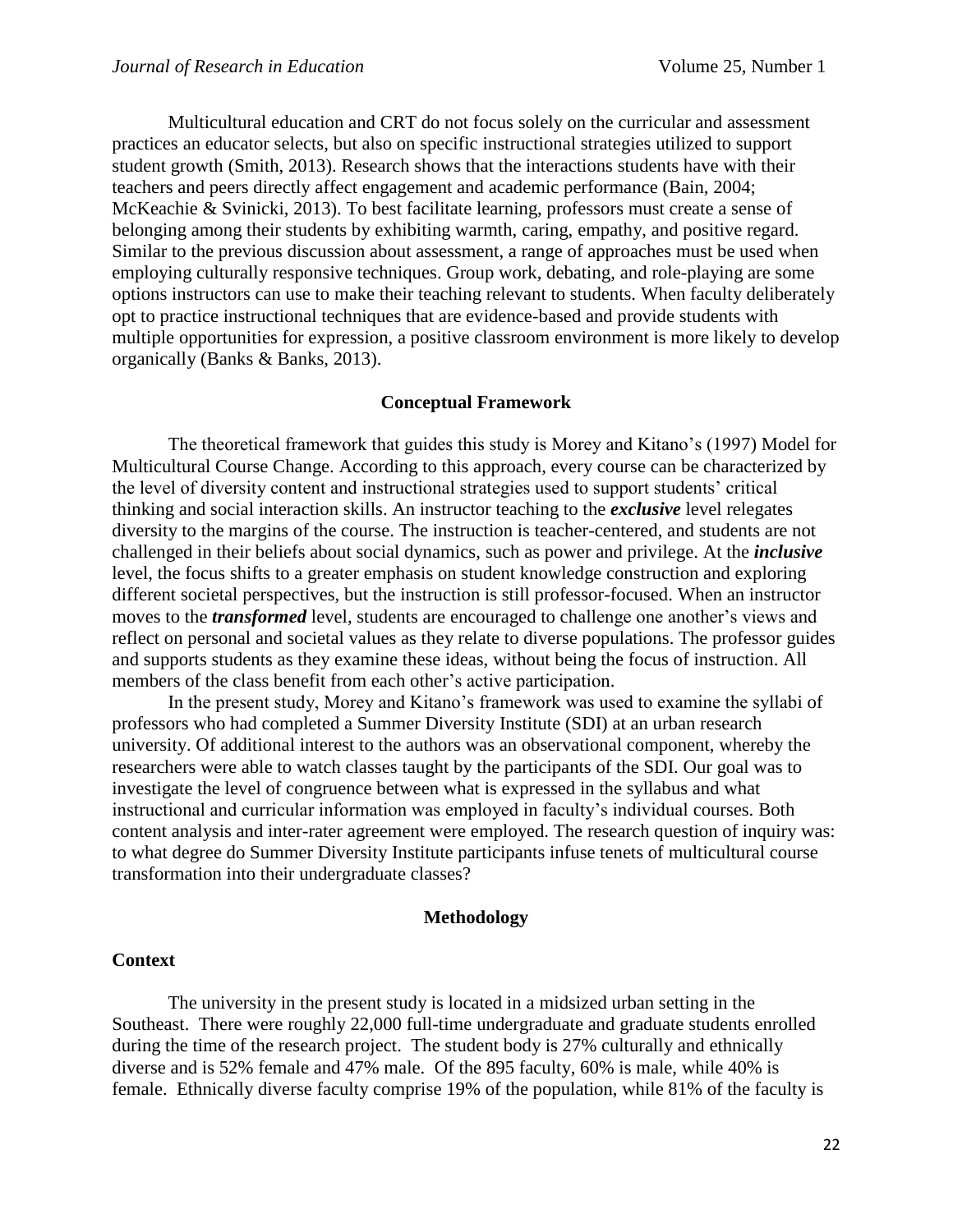European American. The campus has seven colleges, including Architecture, Arts and Sciences, Business Administration, Computing and Informatics, Education, Engineering, and Health and Human Services. The campus currently has 10 doctoral programs.

A Summer Diversity Institute, sponsored by the Office of the Provost, is held each year for the purpose of supporting faculty in using multicultural teaching practices in their courses. Specifically, attendees are taught how to develop multicultural course goals and objectives, select appropriate learning activities, design authentic assessments, and create a positive learning environment for all students. Institute modules encourage both individual and large-group activities to help faculty reflect on how to implement culturally responsive teaching in their respective courses. Faculty explore multicultural content integration, how to initiate and respond to student questions about diversity, power, and privilege, and ways that their individual backgrounds can influence the learning environment.

Upon completion of the program, faculty are asked to participate in ongoing professional development activities throughout the following school year. These learning experiences could range from informal peer observations of their teaching to formal scholarship on the nature of multicultural education in postsecondary education. At a minimum, the expectation is that they would incorporate the information learned during the institute in their fall and spring courses.

A qualitative methodology was utilized in the present study. Qualitative research was chosen to answer the proposed research question due to an emphasis on lived experience, personal narrative, and participant voice. Denzin and Lincoln (2011) noted, "Qualitative research is a situated activity that locates the observer in the world. Qualitative research involves an interpretist, naturalistic approach…" (p.3). In this study, the world is the college classroom, and the observers are those on the research team who facilitated the Summer Diversity Institute. We sought answers to how (if at all) faculty who participated in diversity training would use culturally relevant and multicultural concepts, such as content integration and empowerment, in undergraduate education. The aim was not to test a theory as in deductive research, but to understand how these ideas are expressed in the "real world" via a college classroom setting. Whereas the development of a theory about multicultural course infusion was not the goal, this study does give useful insight into how these participants "practiced what was preached."

#### **Sample**

During the fall semester, the previous summer's faculty class was asked to participate in a research study to examine how instructors used information from the SDI in their courses. Out of 15 institute members, nine full-time faculty agreed to participate in the present study. These faculty represented disciplines in engineering technology (n=2), dance, chemistry, English, sociology of law, computer science, first-year writing, and communications. Female professors were the majority of the sample (females n=7; males n=2). Six faculty identified as persons of color. Faculty ranks represented included lecturers, tenure-track, and post-tenured professors. All faculty had been employed at the university for a minimum of two years. Table 1 presents detailed demographic information about the faculty participants.

### **Instrument**

The rubric used in this study was constructed from a review of literature on multicultural education and Morey and Kitano's (1997) Model for Multicultural Course Change to include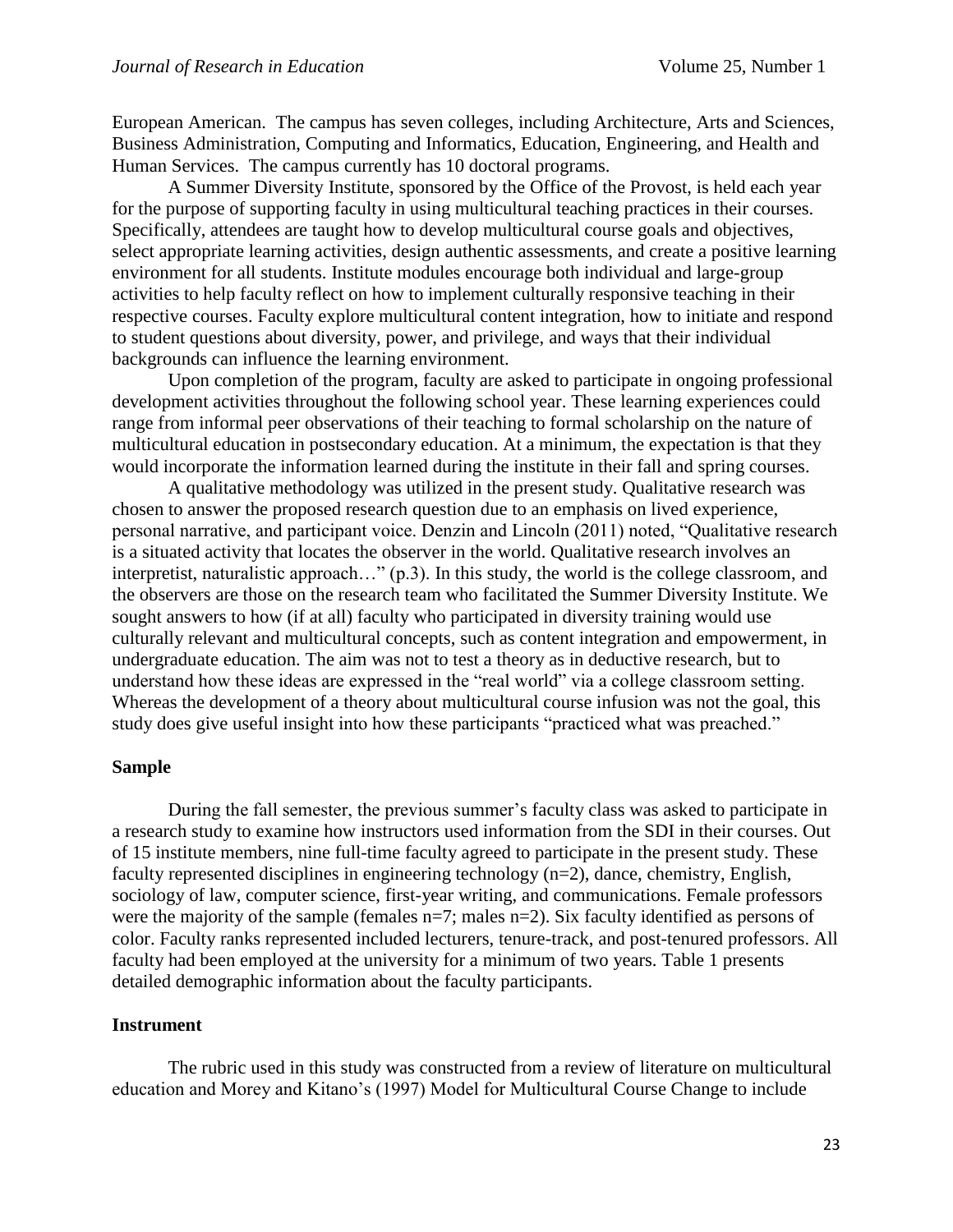descriptions of the four course practices (i.e., Content, Instructional Strategies and Activities, Assessment, and Class Dynamics) on each level of multicultural education integration (see Figure 1 for the model). Any demonstration of the descriptions identified by the rubric during the observation period determined the level of multicultural education integration. Participants received a rating of *none*, *exclusive*, *inclusive*, or the *transformed* level of multicultural education integration for any of the course practices they engaged in during the observation period.

 Three groups of five multicultural education scholars reviewed the rubric for content validity. In addition, the scholars reviewed the rubric to determine whether the instrument established sufficient operational measures for multicultural education integration within the course practices. Reviewers were asked to respond to the following questions regarding the validity of the rubric: (a) Were the definitions of course practices clear? (b) Were the descriptions of levels of multicultural education integration for each course practice easy to read as worded? (c) Were the descriptions of levels of multicultural education integration for each course practice understood in a consistent way?

 On the basis of the responses from the three groups of reviewers, the researchers did not need to revise any additional descriptions in the rubric. The final rubric consisted of four descriptions in Content, four descriptions in Instructional Strategies and Activities, two descriptions in Assessment of Student Knowledge, and four descriptions in Course Dynamics. Sample items are listed in Table 2.

#### **Data Collection**

In the first part of the study, all participants were asked to submit their syllabi for review by the research team. Of particular interest to the researchers analyzing the syllabi were the Content and Assessment parts of the model. According to Kitano (1997), a syllabus should "accurately reflect multicultural intent. All course goals, including multicultural goals, should be made explicit to students, actualized in content and instruction, and their attainment monitored" (p. 19). In line with these guidelines, each syllabus was reviewed by two research team members to determine the congruence between multicultural course content, student learning outcomes, and curricular resources. Specifically, were instructors selecting content that reflected the cultural experiences of their students as well as those of other groups? For each syllabus, Assessment would be evaluated based on the degree to which faculty encouraged student evaluation of their progress toward learning goals and supported higher-level critical thinking skills, such as synthesis and analysis (Krathwohl, 2002). Additionally, analyses were conducted to see if assessments were in place that gave students opportunities to show mastery of the course information in diverse and non-traditional ways.

To study Instructional Strategies and Classroom Dynamics, it was important to conduct an observation of participating faculty in the classroom setting. In the second part of the study, 60-minute, one-time observations of each faculty member's class were completed by two trained observers of the research team. With respect to Instructional Strategies, areas of inquiry included the use of questioning, deconstruction, and "intergroup interaction" (Kitano, 1997, p. 26) to understand complex social issues. Classroom Dynamics focused on the instructor's ability to be inclusive of student perspectives, create a safe space for the expression of sensitive subjects, and facilitate, not direct, student learning. Careful attention was paid to whether faculty communicated clear expectations for student behavior, monitored levels of student participation, and were able to create a welcoming learning environment for students.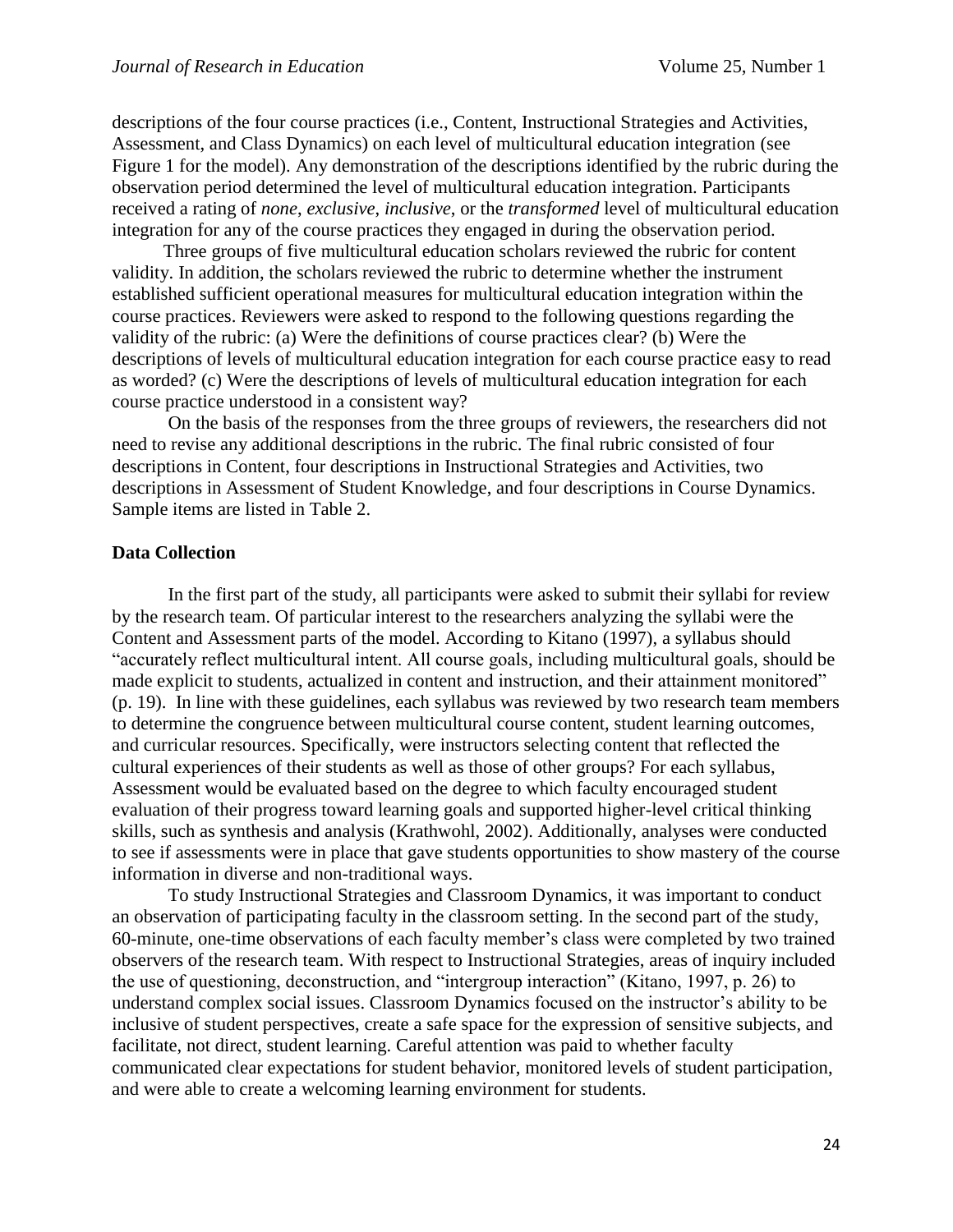## **Data Analysis**

Because there can be a disconnect between what is stated in a syllabus and what actually takes place in the classroom setting (Sciame-Giesecke, Roden, & Parkison, 2009), we prioritized our analysis on the class observations. Observational data were analyzed by using the aforementioned rubric. Two types of coding were employed: provisional and inductive. In provisional coding, a priori terms were used (Huberman, Miles, & Saldaña, 2013) that were based in the literature. A content analysis was used to review faculty syllabi based on the theoretical framework from the Morey and Kitano paradigm. As an example, codes such as equity, democracy, caring, etc. were developed before the study. We were aware these codes might have to be revised or modified, based on what we encountered while reviewing the syllabi and/or during observations.

Next, we used a form of inductive coding right after the classroom observations and again 7-10 calendar days later. Each researcher independently read over all syllabi and observational data without taking notes. After a fresh read, each member of the research team noted common key words and phrases pertaining to each section of the Morey and Kitano framework (Content, Instructional Strategies, Assessment, and Classroom Dynamics) but allowed for other categories to emerge as well. Analytic memos of the researchers' reflections and summaries illuminated patterns in the data and highlighted relationships between categories. After independently rating the syllabi and classroom observations, the research team compared their individual findings and shared interrater reliability consensus at 85%.

#### **Positionality, Trustworthiness and Transferability**

In the five phases of the research process, Denzin and Lincoln (2011) maintained how the inquiry endeavor is affected by the "biographically situated researcher" (p. 12). As researchers, we bring to bear experiences, conceptions of ourselves and others, and personal interpretations to the data we collect and analyze. Both authors are African-American women professors of education and psychology in the Southeast. We recognize that our racial, socioeconomic, and gender identities influenced our approach to the study and the interpretations that resulted. For this reason, we ensured that the credibility of our study could withstand scrutiny by incorporating checks for both reliability and validity.

Trustworthiness relates to the degree to which qualitative data are confirmable and dependable. The findings in this study are believed to be accurate, credible, and valid, due to: (1) incorporating more than one data collection strategy, (2) having multiple researchers analyze the data and reach acceptable inter-rater agreement, and (3) using theoretical triangulation to examine and interpret the data (Creswell, 2013; Golafshani, 2003). While the findings presented cannot be generalized to other institutions, there is transferability in the sense that other colleges and universities can use the information from this study to support their faculty in incorporating culturally responsive teaching practices in the classroom setting. The description of the participants, the university context, and specific parts of our findings, such as participant quotations and observational details, allow for a respectable degree of transferability (Houghton, Casey, Shaw, & Murphy, 2013).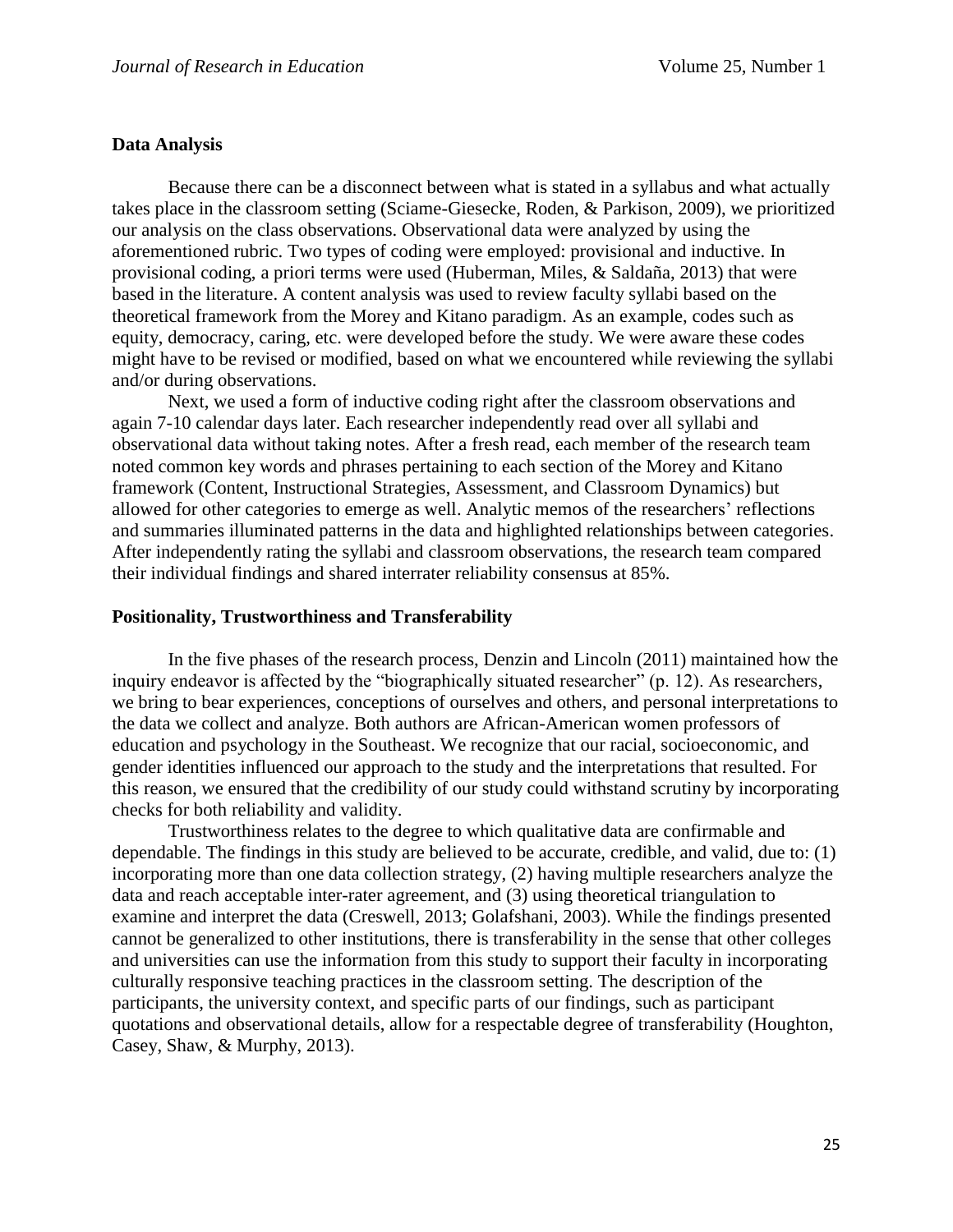### **Findings**

## **Syllabus Review**

Syllabi for nine faculty members were reviewed against the Morey and Kitano (1997) framework for multicultural change. Content was assessed by determining whether faculty clearly communicated the purpose and goals of the course and whether readings and materials were selected that addressed issues of cultural diversity. Of the nine participants, only three included course learning goals and objectives that spoke to multiculturalism and diverse perspectives. The professor of dance clearly articulated in her syllabus, 'Students will identify similarities and differences with dance practices among cultures." In an observation of her class, she showed media clips of dancing performed by African, European, and ethnically combined troupes. This instructor then guided a robust discussion of how slaves used specific body movements as a means of communication. Students were encouraged to converse about the interpersonal meaning of physical contact and how words are not always needed as a means of expression.

Other faculty created syllabi with language that required students to engage with diverse material. For example, in a course on law and deviant behavior, the faculty member expressly noted in her syllabus, "Students should be able to identify cultural trends and patterns of relationships in society." When observing this instructor, she actively discussed women's rights and racial discrimination on a national level. Her engaging questions and reflective exercises helped students understand deep-seated connections between patriarchy and unjust reproductive legislation. Students were then encouraged to take part in a "think-pair-share" exercise to debate main points from their assigned readings.

An analysis of the course texts and reading materials indicated that there was little variety present. Most instructors relied on the use of textbooks without supplemental readings applied. In the three syllabi that did express a multicultural learning outcome, the faculty denoted expectations of what students needed to demonstrate to successfully achieve the goal. Of particular note was one faculty member who held herself to a personal standard of responsibility for the academic growth of her students. In the syllabus she stated she would "foster three types of engagement: behavioral, cognitive, and relational." In this declaration she indicated to students that she was willing to be accountable for her role in the learning process as well.

In evaluating the Assessment domain, attention was paid to specific assignments and policies that would indicate student mastery of course content. Multicultural Course Change assumes that faculty will be open to having students demonstrate competency in non-traditional ways, such as with portfolios, social action research, and field activities. One faculty member incorporated formal peer evaluation into the course. The syllabi expressly stated that students would receive feedback from both peers and the instructor. This English instructor had students engage in various reflective and analytical activities to help students "take control of your writing." Another writing professor encouraged students to "shift from information hunting to knowledge-making by engaging with diverse sources, perspectives, voices and styles and to consider ways of integrating this into your own writing." In this way, she was using Morey and Kitano's method of *questioning traditional concepts* to allow for a greater exploration of provocative and controversial topics by her students.

Similar to the findings in the Content domain, overall, the majority of faculty participants had not adopted an approach consistent with the Morey and Kitano framework for Assessment.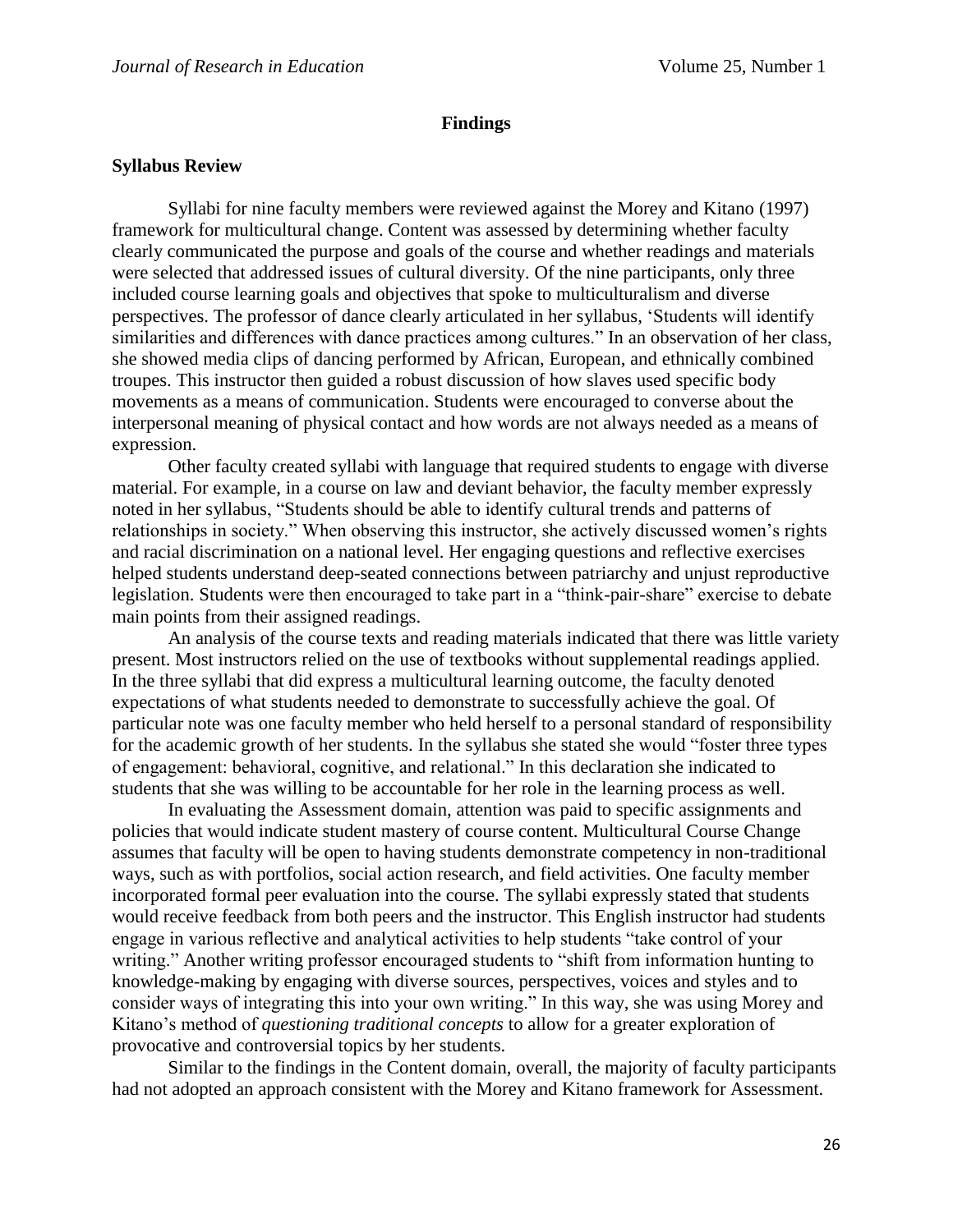All nine faculty relied on traditional measures of evaluation (e.g., tests and quizzes) when assessing student performance. Some (n=4) had a small-group work component in addition to the conventional measures of evaluation. Reflective writings and projects that encouraged students to contemplate deeper social issues were seen in only two syllabi, notably those of the communications and writing instructors.

## **Classroom Observations**

Observations of faculty classroom instruction revealed three predominant themes: (1) the presence of a supportive classroom environment, (2) equity in student participation, and (3) demonstration of strategies that support diverse learning styles. The first two thematic areas related to Morey and Kitano's Classroom Dynamics domain, and the third theme was connected to the Instructional Strategies domain.

Out of nine faculty, seven displayed the characteristics of an instructional style that facilitated *supportive classroom interactions* at the inclusive or transformed level of Multicultural Course Change. Observational data showed that these faculty demonstrated positive personal regard for students, were affirmative in their tone and expressions, communicated expectations for the lesson clearly, and actively engaged students in discussion. More specific examples of this type of instruction involved using students' names before eliciting a response, offering positive feedback for student effort, and praising students' strengths in small-group work. A chemistry professor, who struggled to demonstrate many multicultural tenets in her syllabus, did incorporate small-group discussion and would often refer students to her "stress-free guide to learning chemistry" when students became frustrated with difficult equations during the lesson. The two instructors at the exclusive level of change seldom offered positive feedback to students and, in one case, a professor at the inclusive level was recorded as saying, "[This is] just like talking to myself..."

The second thematic category established was *equity in student participation* in the classroom setting. As Multicultural Course Change is predicated on the development of critical thinking skills in students, how (or if) the professor monitored equal participation from all students was examined. Three faculty displayed an ability to transform their course by monitoring and ensuring equity of participation by facilitating student questions and discussion. A communications professor spent a great deal of the class period in dialogue with her students. After students would speak, she summarized their main points, showing that she listened intently to what they said. She also carefully weaved multiple students' responses into her overall message for the class session. This same instructor had a statement on the first page of her syllabus informing students that, "My role as an instructor is to provide an environment to facilitate learning and contribute to your intellectual growth." This commitment to engage students in spirited debate, field tough questions, and challenge students' beliefs was evident in the classroom observations of this professor.

These three instructors also allowed for a great deal of student engagement by relating the course content to students' communities of origin. Students made connections with the material because the professor ensured everyone was involved, either by calling on students, asking for volunteers, or having designated individuals "report out" after small-group work. Most faculty (n=5) were rated at the inclusive level, whereby some attempts were made to actively incorporate all students into the lesson, but it was not a focus. One faculty member in engineering showed no monitoring of student participation at all.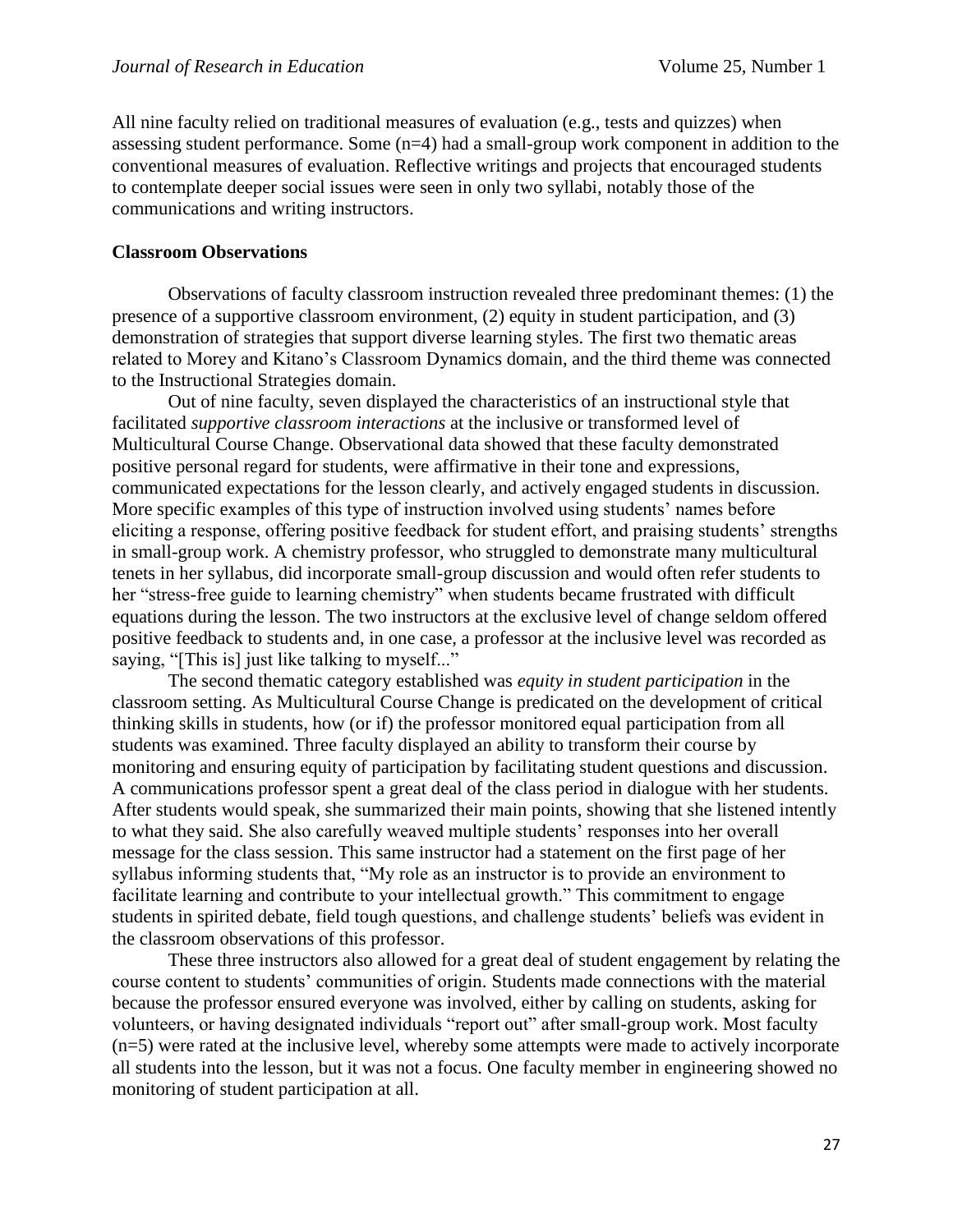The final category, demonstration of *the use of strategies to support diverse learning styles*, was observed in only two faculty at the transformed level. Most faculty remained at an inclusive level, with two professors at the exclusive category (i.e., traditional approaches, such as lecture). Instructors who were rated at a transformed level incorporated multiple strategies within one class period to guide students' learning. They shifted between large-group discussion with the professor and the full class to small-group work, so students could interact with their peers. They incorporated technology, when appropriate, and gave students chances to express themselves both in written form and verbally. For example, a writing instructor used notecards to facilitate small-group work on the benefits of journaling, and one communications professor employed social media to spark a debate on globalization and socio-political activism. Students also had a great deal of ownership in the direction of the class period. All members of the group (both the professor and students) remained engaged and actively involved in the lesson.

### **Discussion**

This study intended to explore the degree of Multicultural Course Change exhibited by faculty participating in a Summer Diversity Institute. Findings of the syllabus review revealed there was a moderate level of congruence between the goals of the Morey and Kitano framework and multicultural learning objectives for the various courses. Specifically, most faculty did not express clearly defined learning goals for students as related to a deeper understanding of the contributions and experiences of diverse populations. Course content that used examples from different cultural groups was only detected in one-third of the syllabi evaluated. The Assessment domain fared no better, with very few faculty offering students alternatives to traditional forms of evaluation. There remained an overreliance on tests, quizzes, and term papers to convey student mastery. Observational data provided a glimpse into the classroom setting, whereby useful information was obtained about Classroom Dynamics and Instructional Strategies. Faculty showed a higher level of course transformation by incorporating large- and small-group discussion, monitoring student participation, and maintaining a supportive climate for student engagement and community.

The literature on multicultural education (Banks & Banks, 2013; Campbell, 2010) and culturally responsive teaching (Gay, 2010) encourages educators to use instructional approaches that support the achievement of all students, regardless of cultural background. To that end, multicultural course infusion presumes that faculty are willing to select diverse content, nontraditional assessment strategies, and community-building instructional techniques to influence student learning. The results of this study show that, overall, only a small group of faculty participants were able to be inclusive or transformative in demonstrating these competencies.

## **Limitations, Recommendations, and Areas for Future Research**

There are three primary limitations of this study that speak to areas of future inquiry and recommendations for practice. First, the data collection methods of a content review of syllabi and classroom observational data may not have captured the full experience of these faculty members who completed the Summer Diversity Institute. Without an additional interview component we cannot determine whether faculty beliefs and perspectives on multicultural education align with what was found. Additionally, because just one observation was conducted, the research team only saw a "snapshot in time" of classroom activity. Increasing the number of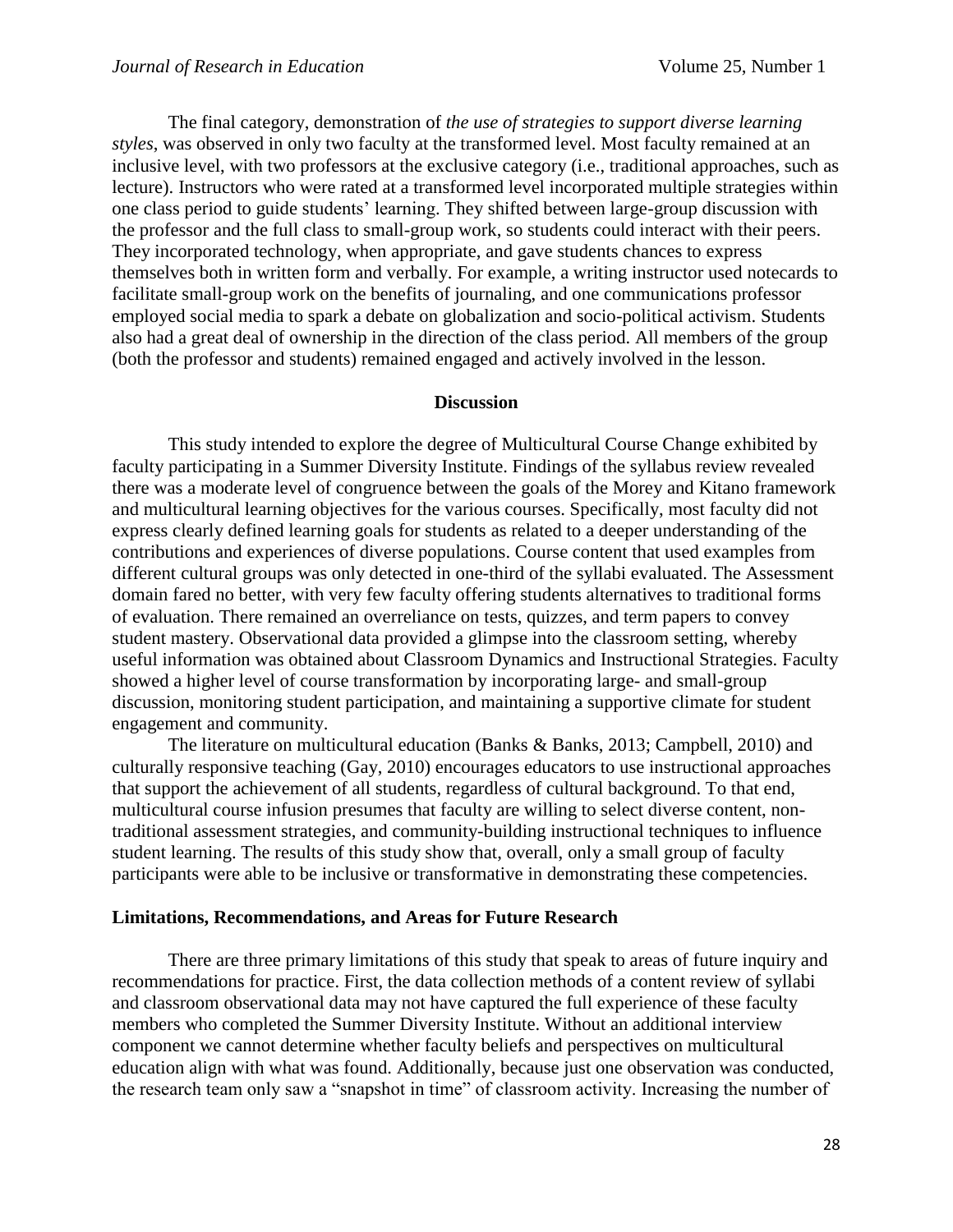observations throughout the term may garner valuable information about ongoing classroom processes and dynamics.

Second, this study was conducted with a subsample of the full roster of faculty that participated in the summer program. It could be proffered that studying a larger sample of participants may yield different results. Research on future cohorts of faculty should address this concern. Third, we found that faculty in certain disciplines incorporated these ideas more often than others. Specifically, instructors in some of the physical and life sciences were unable or unwilling to include principles of multicultural course change in their classes. In the social and behavioral sciences, issues like race, class, and gender are often discussed and analyzed in the larger context of the academic major. It could be that those in STEM fields do not have the natural connection to diversity and multiculturalism that other disciplines have. Again, interviewing faculty to shed light on some of these findings would be a useful direction for future research.

On campuses around the nation, the trend of increased diversity is veering from just race and ethnicity to include varied ages, religions and sexual orientations. Diversity training for faculty has been adopted by universities across the country as a means to better support the ever increasing diversity within their student populations. As a final recommendation, the sample came from one university and, therefore, the results may not be applicable to other predominantly White institutions. Future research should collect data at other universities to determine whether our findings may be transferred to other campuses in similar as well as different geographical areas.

#### **Conclusion**

This study examined the micro-level interactions of faculty and students in classroom settings, but larger institutional issues need to be explored as well. The existence of a Summer Diversity Institute is laudable, but if faculty are not able to fully integrate multiculturalism into course content, more targeted and sustained professional development is needed (Mayhew & Grunwald, 2006). When reviewing the findings, several questions arose as to why there was a disconnect between the tenets of the institute and faculty's implementation of said precepts. Are faculty receiving useful feedback from department chairs and deans about ways to effectively integrate diversity education into the existing curriculum? Do faculty have safe spaces to talk amongst themselves about how to incorporate multicultural content into their courses? At the institutional level, are there dedicated funding resources allocated for research and scholarship on culturally responsive teaching and multicultural education? Answers to these questions can offer a deeper understanding of the factors that affect faculty acceptance and implementation of the principles of Multicultural Course Change.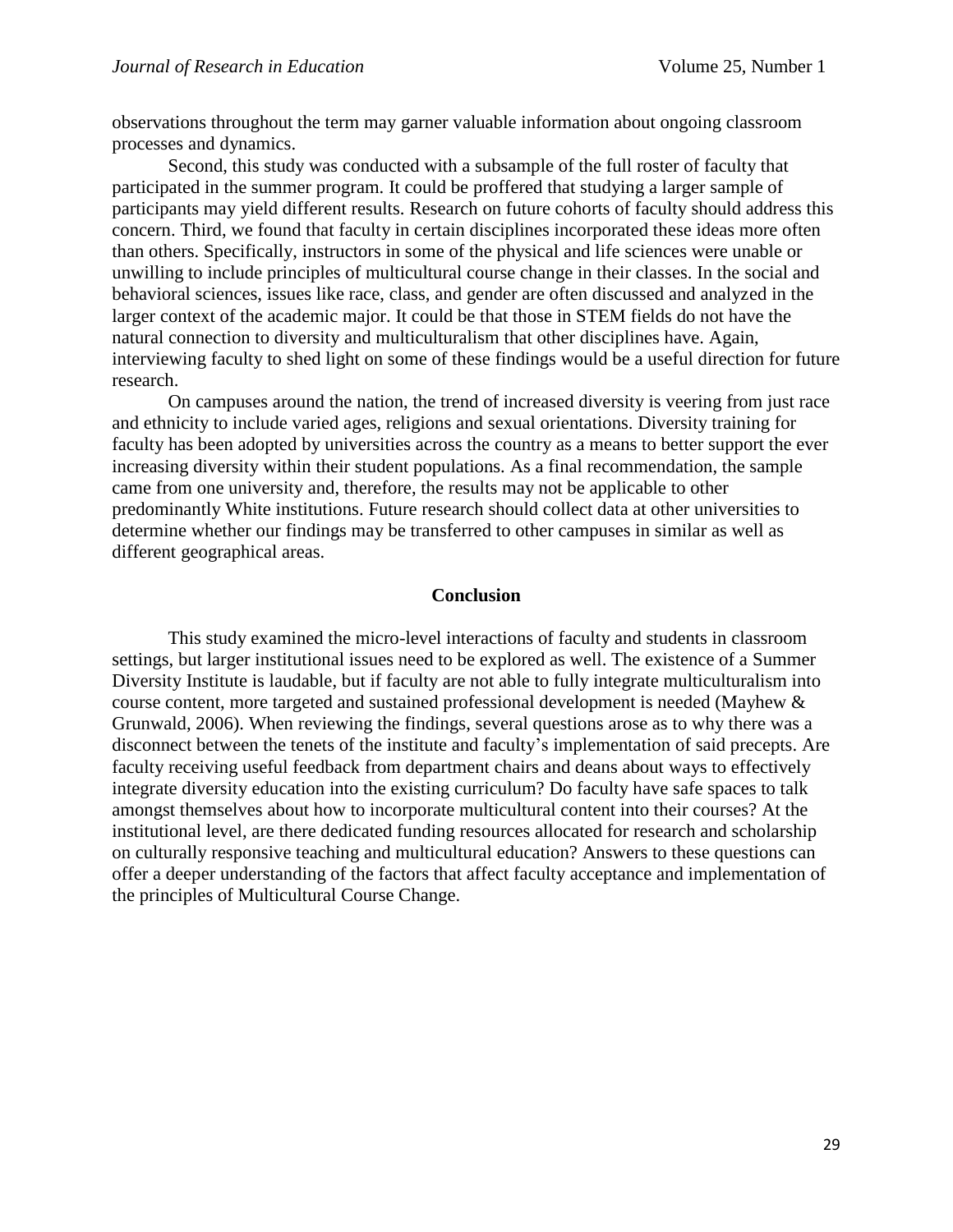## **References**

- Allan, E. J., & Estler, S. E. (2005). Diversity, privilege, and us: Collaborative curriculum transformation among educational leadership faculty. *Innovative Higher Education*, *29*(3), 209-232.
- Ayala, J. I. (2008). *Faculty perspectives on diversity curriculum*. ProQuest. Retrieved from <https://ir.library.oregonstate.edu/xmlui/handle/1957/9718?show=full>
- Bain, K. (2004). *What the best college teachers do.* Cambridge, MA: Harvard University Press.
- Banks, J. (2004). Multicultural education: Characteristics and goals. In J. Banks, & C. Banks (Eds.), *Multicultural education: Issues and perspectives* (pp. 3–30). San Francisco, CA: Jossey-Bass.
- Banks, J. A., & Banks, C. A. (2013). Multicultural education: Issues and perspectives (8th ed.). Hoboken, NJ: Wiley.
- Bennett, C. I. (2011). *Comprehensive multicultural education theory and practice*. Boston: Allyn & Bacon.
- Billings, G. L., & Brown, K. (2008). Curriculum and cultural diversity. In F. M. Connely (Ed.), *The sage handbook of curriculum and instruction* (pp. 153-175). California: Sage.
- Campbell, D. (2010). *Choosing democracy: A practical guide to multicultural education.* Boston, MA: Allyn & Bacon.
- Creswell, J.W. (2013). *Qualitative inquiry and research design: Choosing among five approaches*. Thousand Oaks, CA: Sage.
- De la Colina, M., & Davis, B. (2013). Multicultural curriculum transformation. In S. Mayo & P. J. Larke (Eds.). *Integrating multiculturalism into the curriculum* (pp. 21–142). New York, NY: Peter Lang.
- Denzin, N. K., & Lincoln, Y. S. (eds.). (2011). *The Sage handbook of qualitative research* (4<sup>th</sup> ed.). Sage Publications.
- Gardner, H. (1999). *Intelligence reframed: Multiple intelligences for the 21st century*. New York: Basic Books.
- Gay, G. (2010). *Culturally responsive teaching: Theory, research, and practice* (2nd ed.). New York: Teachers College Press.
- Ginsberg, M. B., & Wlodkowski, R. J. (2009). *Diversity and motivation: Culturally responsive teaching in college*. John Wiley & Sons.
- Golafshani, N. (2003). Understanding reliability and validity in qualitative research. *The Qualitative Report*, 8(4), 597-606.
- Gorski, P.C. (2009). What we're teaching teachers: An analysis of multicultural teacher education coursework syllabi. *Teaching and Teacher Education, 25,* 309-318.
- Grant, C., & Sleeter, C. (2006). *Turning on learning: Five approaches to multicultural teaching plans for race, class, gender, and disability.* Upper Saddle River, NJ: Prentice-Hall.
- Houghton, C., Casey, D., Shaw, D., & Murphy, K. (2013). Rigour in qualitative case-study research. *Nurse Researcher, 20*, 12-17.
- Humphreys, D. (2000). National survey finds diversity requirements common around the country. *Diversity Digest, 5*, 1-2.
- Kitano, M. K. (1997). What a course will look like after multicultural change. In A. I. Morey  $\&$ M. K. Kitano (Eds.), *Multicultural course transformation in higher education: A broader truth*. Boston, MA: Allyn and Bacon.
- Krathwohl, D. R. (2002). A revision of Bloom's taxonomy: An overview. *Theory into Practice*,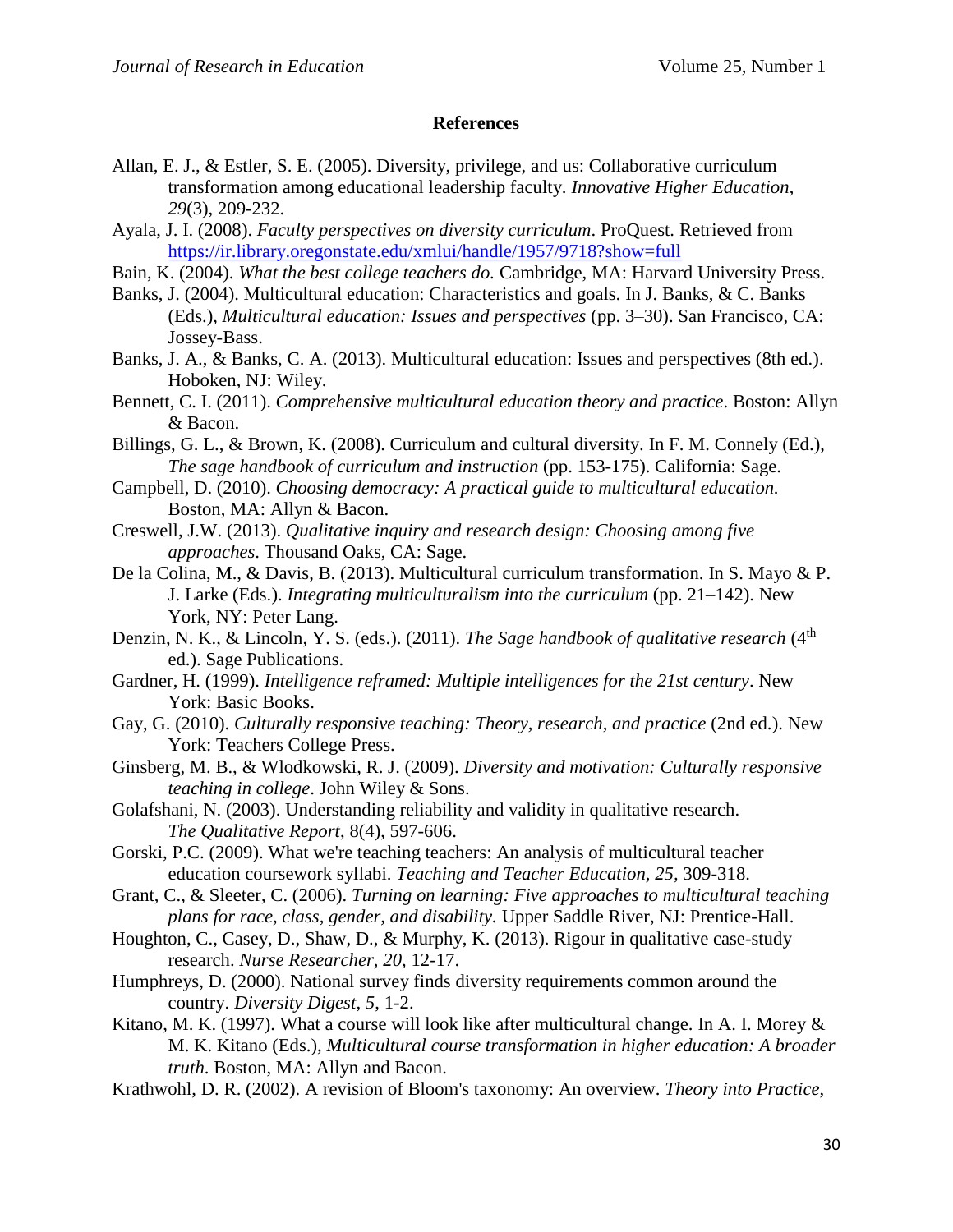*41*(4), 212-218.

- Krishnamurthi, M. (2003). Assessing multicultural initiatives in higher education institutions. *Assessment & Evaluation in Higher Education, 28*(3), 263-277.
- Mayhew, M. J., & Grumwald, H. E. (2006). Factors contributing to faculty incorporation of diversity-related course content. *The Journal of Higher Education, 77*, 148-168.
- McHatton, P.A., Keller, H., Shircliffe, B., & Zalaquett, C. (2009). Examining efforts to infuse diversity within one college of education. *Journal of Diversity in Higher Education*, *2*(3), 127-135.
- McKeachie, W., & Svinicki, M. (2013). *McKeachie's teaching tips*. (14th ed.). Boston: Cengage Learning.
- Miles, M. B., Huberman, M., & Saldaña, J. (2013). *Qualitative data analysis: A methods sourcebook*. (3rd ed.) Sage Publications.
- Morey, A. I., & Kitano, M. (1997). *Multicultural course transformation in higher education: A broader truth*. Boston, MA: Allyn and Bacon.
- Rychly, L., & Graves, E. (2012). Teacher characteristics for culturally responsive pedagogy. *Multicultural Perspectives*, *14*(1), 44-49.
- Sciame-Giesecke, S., Roden, D., & Parkison, K. (2009). Infusing diversity into the curriculum: What are faculty members actually doing? *Journal of Diversity in Higher Education, 2*, 156-165.
- Smith, P. (2013). Accomplishing the goals of multicultural education: A transdisciplinary perspective. *Curriculum and Teaching Dialogue, 15*, 27-40.
- Trent, S., Kea, C. D., & Oh, K. (2008). Preparing preservice teachers for cultural diversity: How far have we come? *Exceptional Children, 74*(3), 328–350.
- U.S. Department of Education, National Center for Education Statistics. (2013). *Digest of education statistics, 2012* (NCES 2014-015), Chapter, 3.
- Zirkel, S. (2008). The influence of multicultural education practices on student outcomes and intergroup relations. *Teachers College Record, 110*, 1147-1181.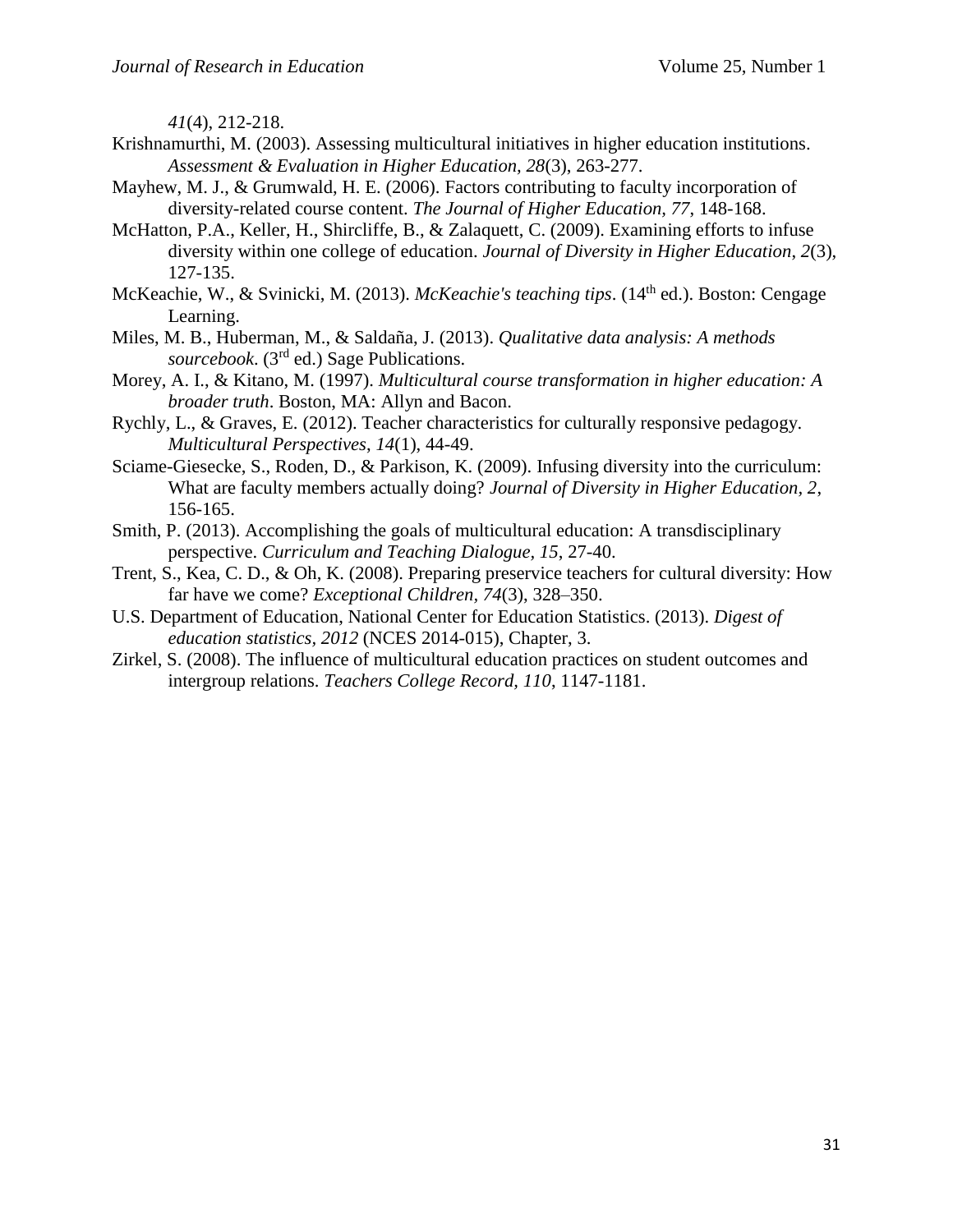| <b>Faculty Participant Demographic Information</b> |                  |        |                         |                       |                       |  |
|----------------------------------------------------|------------------|--------|-------------------------|-----------------------|-----------------------|--|
|                                                    | Race             | Gender | Discipline              | <b>Highest Degree</b> | Number of             |  |
|                                                    |                  |        |                         | Completed             | <b>Years Teaching</b> |  |
|                                                    | African-American | Female | Dance                   | Ph.D.                 | 8                     |  |
|                                                    | Asian            | Female | Sociology of Law        | M.S.                  | 20                    |  |
| 3                                                  | African-American | Female | <b>Computer Science</b> | Ph.D.                 | 8                     |  |
| 4                                                  | White            | Female | English                 | M.A.                  |                       |  |
|                                                    | Latina           | Female | Chemistry               | M.S.                  | 14                    |  |
| 6                                                  | Asian            | Female | Communications          | Ph.D.                 | 10                    |  |
|                                                    | White            | Male   | Engineering             | Ph.D.                 | 5                     |  |
| 8                                                  | Asian            | Female | Writing                 | M.A.                  | 10                    |  |
| 9                                                  | White            | Male   | Engineering             | Ph.D.                 | 2                     |  |

Table 1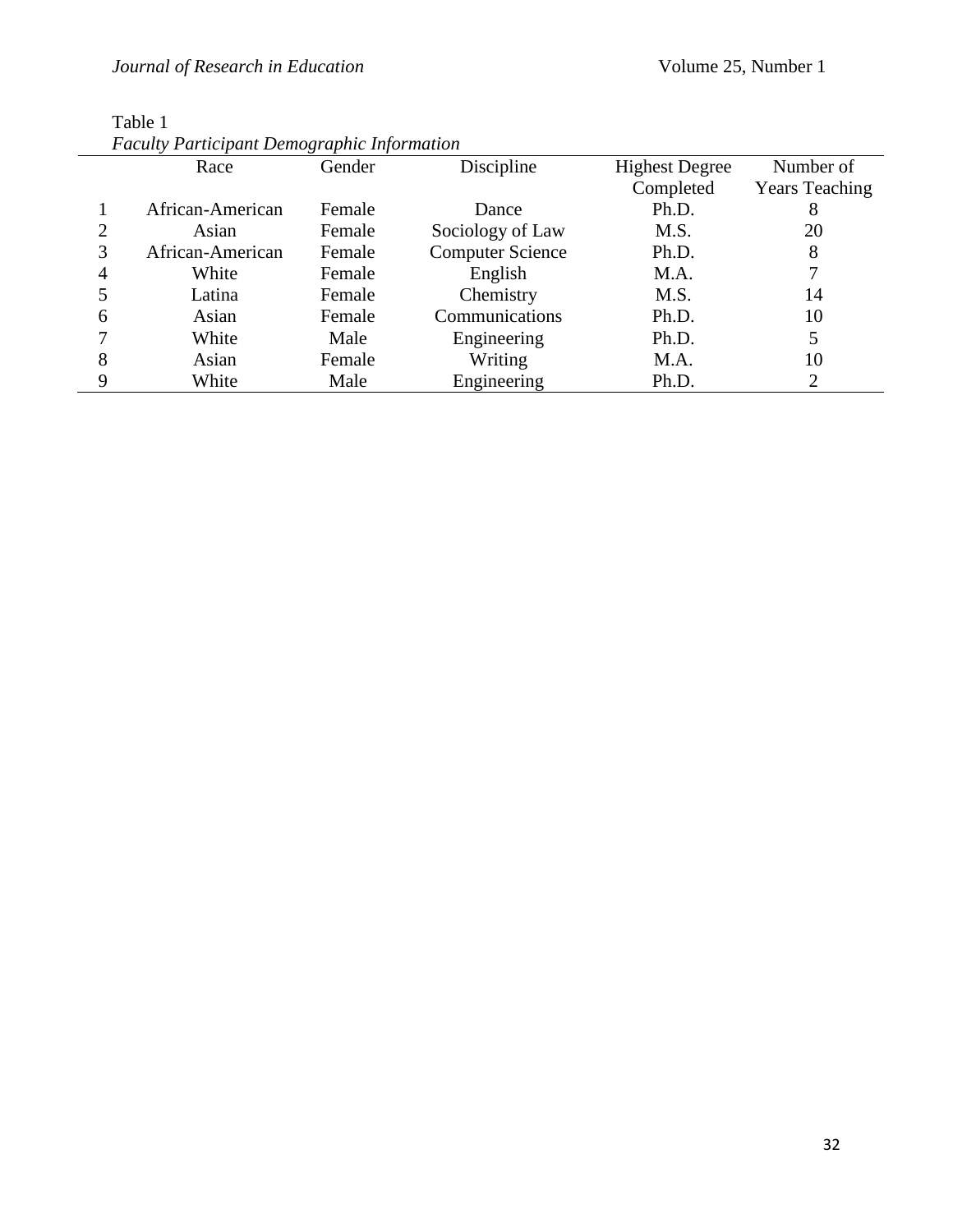| Component         | None                      | $sum$ . The state of the summer $E$ is the summer $\mathbf{r}$<br>Exclusive | Inclusive                          | Exclusive                           |
|-------------------|---------------------------|-----------------------------------------------------------------------------|------------------------------------|-------------------------------------|
| Content           | N <sub>o</sub>            | Presentation of                                                             | Presentation of                    | Presentation of                     |
|                   | presentation of           | information that                                                            | information that                   | information that                    |
|                   | information               | reflects diverse                                                            | analyzes diverse                   | encourages new                      |
|                   | that reflects             | perspectives by                                                             | perspectives by                    | thinking through                    |
|                   | diversity                 | selecting                                                                   | selecting                          | diverse perspectives                |
|                   |                           | concepts, themes                                                            | concepts, themes                   | by selecting                        |
|                   |                           | or resources that                                                           | or resources that                  | concepts, themes or                 |
|                   |                           | address students'                                                           | address students'                  | resources that                      |
|                   |                           | diverse cultural                                                            | diverse cultural                   | address students'                   |
|                   |                           | characteristics                                                             | characteristics                    | diverse cultural<br>characteristics |
| Instructional     | Professor                 | Professor serves                                                            | Professor                          | Professor serves as                 |
| <b>Strategies</b> | serves no role            | as supplier of                                                              | attempts to serve                  | facilitator to enable               |
|                   | in course                 | knowledge                                                                   | as facilitator to                  | the students and                    |
|                   | (mainly                   | (mainly lecture                                                             | enable the                         | teacher to learn from               |
|                   | independent               | with no student                                                             | students to learn                  | one another (mainly                 |
|                   | work with no              | participation)                                                              | from one another                   | group discussion                    |
|                   | student                   |                                                                             | (mainly lecture                    | among students and                  |
|                   | participation)            |                                                                             | with some                          | teacher)                            |
|                   |                           |                                                                             | student                            |                                     |
|                   |                           |                                                                             | participation)                     |                                     |
| Assessment        | Does not use              | Does not use                                                                | Uses alternative                   | Uses alternative                    |
| of Student        | alternative<br>methods to | alternative<br>methods to allow                                             | methods to                         | methods (e.g.,                      |
| Knowledge         | allow students            | students to                                                                 | accommodate<br>students' diverse   | student projects,                   |
|                   | to demonstrate            | demonstrate                                                                 |                                    | portfolios, self-                   |
|                   |                           |                                                                             | learning styles<br>and demonstrate | reflection, oral                    |
|                   | learning                  | learning                                                                    |                                    | reviews) to<br>accommodate          |
|                   |                           |                                                                             | learning                           | students' diverse                   |
|                   |                           |                                                                             |                                    | learning styles and                 |
|                   |                           |                                                                             |                                    | demonstrate learning                |
| Classroom         | Avoids                    | Discourages                                                                 | Acknowledges                       | Encourages students'                |
| Dynamics          | students'                 | students'                                                                   | students'                          | to evaluate and                     |
|                   | discussion and            | discussion and                                                              | discussion and                     | analyze social                      |
|                   | questions on              | questions on                                                                | questions on                       | issues; maintains a                 |
|                   | social issues;            | social issues;                                                              | social issues;                     | welcoming course                    |
|                   | does not                  | seldom maintains                                                            | attempts to                        | climate                             |
|                   | maintain a                | a welcoming                                                                 | maintain a                         |                                     |
|                   | welcoming                 | course climate                                                              | welcoming                          |                                     |
|                   | course climate            |                                                                             | course climate                     |                                     |

Table 2 *Sample Items from the Summer Diversity Institute Rubric*